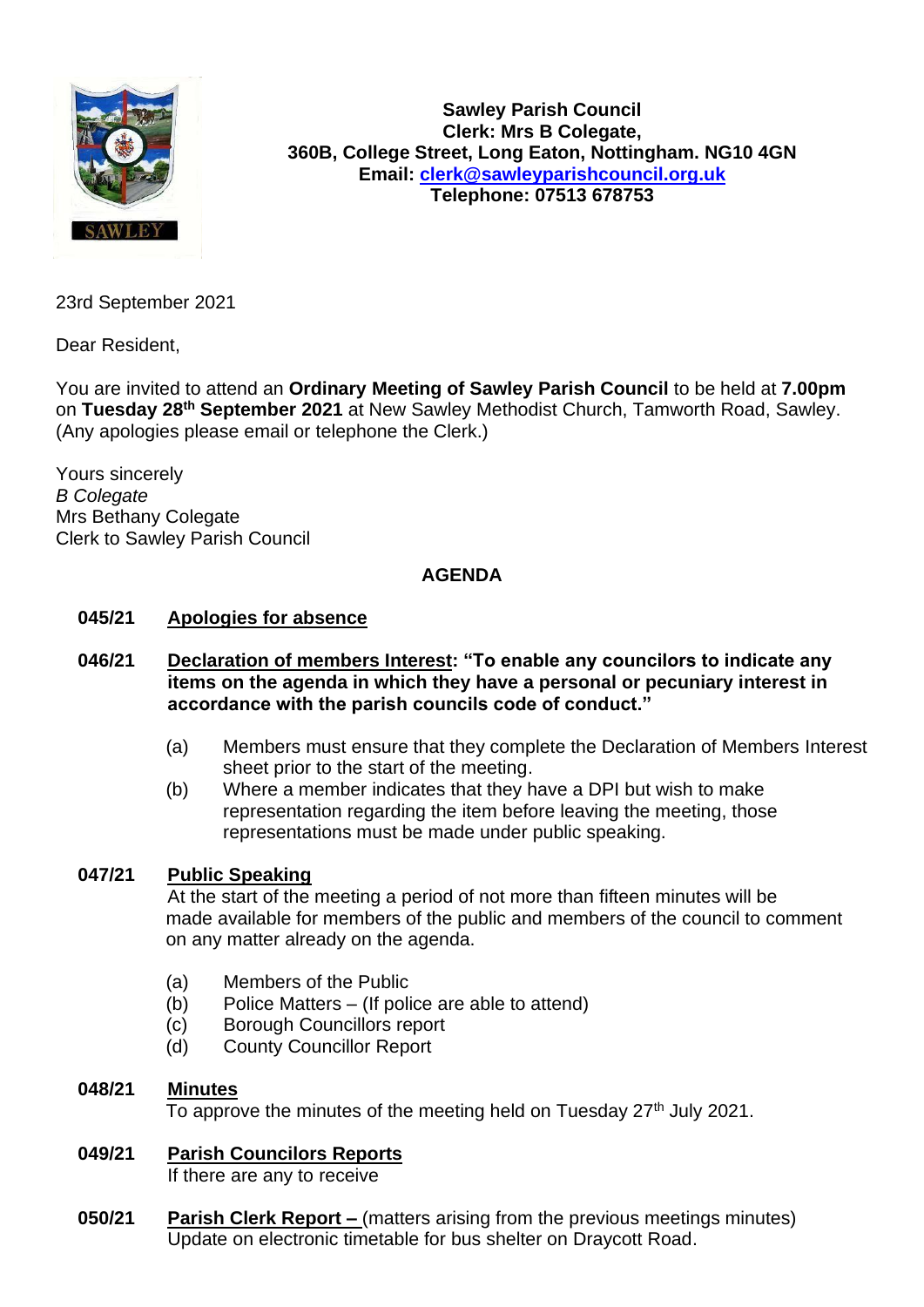## **051/21 Matters for Determination**

- (a) Approval to Spend £350 to remove dead Silver Birch tree from Lakeside Park.
- (b) To consider the minutes of the finance meeting held Sunday 19<sup>th</sup> September 2021.

Christmas lights tender – agree proposal to extension of Christmas lights and upgrade of equipment as contained in report.

To reintroduce charge of £20 to shops and businesses towards trees and flags. (information regarding lights is at bottom of the agenda).

Agree to continue with Sawley's normal act of Remembrance at the war memorial.

Sawley community firework display on Lakeside Park to be contained within the budget.

## **052/21 Planning**

To consider the following planning applications and decisions between 18th July 2021 – 19th September 2021.

- (a) ERE 0921-0005 21, Draycott Road, Sawley, NG10 3BA. Creation of vehicular access and dropped kerb.
- (b) ERE 0921-0001 53, Kingsley Crescent, Sawley, NG10 3DA. Retrospective application for the erection of a single storey out building.
- (c) ERE 0821-0055 45, Turner Road, Sawley, NG10 3GP. Single storey side extension.
- (d) ERE 0801-0027 30, Wilmot Street, Sawley, NG10 3GY. Single Storey rear extension.
- (e) ERE 0721-0068 Phone mast site 5584, Wilne Road, Sawley. The removal of existing 15m high lattice tower in it's entirety & installation of a replacement 22.5m high monopole on the existing concrete base. This mast will support 12 New antennas, 3 new dishes, 1 relocated dish, 11 RRU's & 18 ERS modules & the development and installation of ancillary equipment for Telefonica and Vodafone.

Decision Notices (Erewash Borough Council planning portal)

- (a) ERE 0721-0062 100, Draycott Road, Sawley, NG10 Lawful development certificate to demolish existing conservatory & garage, erect new single storey side & rear extensions. APPROVED WITH COND (DELEGATED)
- (b) ERE 0721-0055 Pumping Station, Lock Lane, Sawley. Prior notification of proposed development to Telecommunications code systems operator consisting of a 20m high street pole with wrap around cabinet & three additional equipment cabinets. REFUSED
- (c) ERE 0721-0058 73, Victoria Street, Sawley, NG10 3ET. Proposed new attached garage including demolition of existing garage. APPROVED WITH COND (DELEGATED)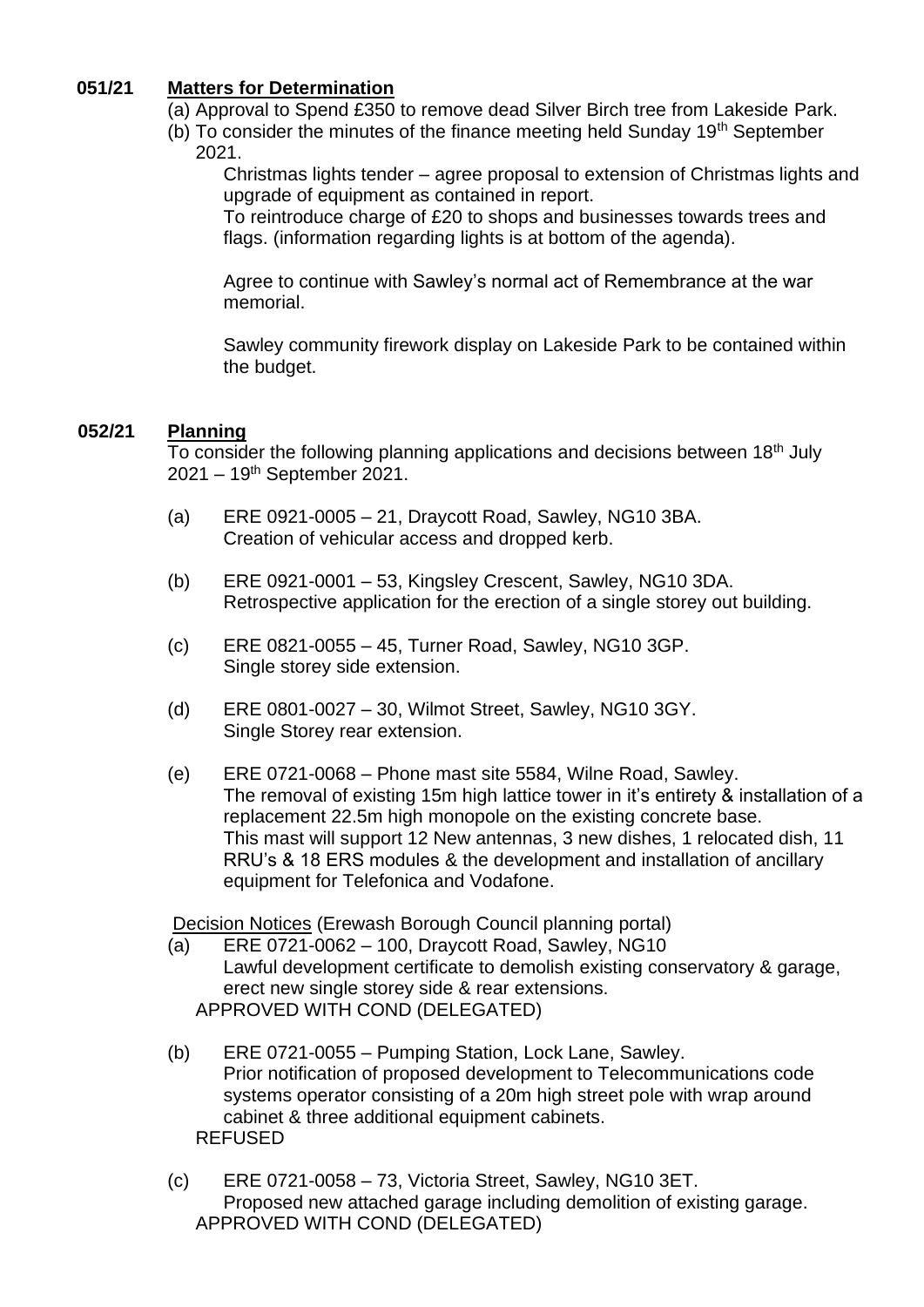- (d) ERE 0721-0033 38, Rufford Road, Sawley, NG10 3FP. Alteration of rear extension roof from flat to lean to, APPROVED WITH COND (DELEGATE)
- (e) ERE 0621-0034 40, Lakeside Avenue, Sawley, NG10 3GJ. Single Storey side extension. APPROVED WITH COND (DELEGATED)
- (f) ERE 0521-0049 9, Mannion Crescent, Sawley, NG10 3EU. Single storey extension to existing bungalow & new build garage with storage above, boundary walls & fencing & rendering to existing bungalow. APPROVED WITH COND (DELEGATED)
- (g) ERE 0621-0032 14, Draycott Road, Sawley, NG10 3FT. Erect single storey front, side & rear extensions & form new gable side extension. APPROVED WITH COND (DELGATED)
- (h) ERE 0621-0022 93a, Draycott Road, Sawley, NG10 3BL. Two storey rear extension & single storey rear extension. APPROVED WITH COND (DELEGATED)
- (i) ERE 0521-0060 94, Draycott Road, Sawley, NG10 3BZ. Alterations to bungalow to create first floor bedrooms with roof alterations, single & double storey rear extensions. APPROVED WITH COND (DELEGATED)
- (j) ERE 0221-0068 24, Shaftsbury Avenue, Sawley, NG10 3FG. Erection of a detached outbuilding to rear. (Retrospective application.) APPROVED WITH COND (DELEGATED)
- (k) ERE 0121-0022 Land East of 16 Mannion Crescent, Sawley, NG10 3EU. Erection of a 3 bedroomed detached dwelling (Bungalow) with detached garage. APPROVED WITH COND (DELEGATED)

#### **053/21 Reports from outside bodies Councilors have attended –** (If there are any)

#### **054/21 Committee and Working Group minutes and reports –** (If there are any)

#### **055/21 Finance**

(a) The following accounts are presented for approval of payment: -

| Cheque | a) Tho Tonoming accounts are proconted for approval or paymont.<br>Payee | <b>NET</b> | VAT to  | Amount  |
|--------|--------------------------------------------------------------------------|------------|---------|---------|
| Number |                                                                          |            | reclaim | Total   |
| 300480 | Mr R Morris                                                              |            |         | 18.99   |
| 300481 | SDCVS - August wages                                                     |            |         | 581.82  |
| 300482 | <b>Daffodils</b>                                                         |            |         | 352.96  |
| 300483 | AM Sports - summer school                                                |            |         | 4225.00 |
| 300484 | <b>RBL - Silhouettes</b>                                                 |            |         | 350.00  |
| 300485 | C Boyd - St George Flag                                                  |            |         | 196.00  |
| 300486 | C Boyd - Union Flags                                                     |            |         | 196.00  |

#### (b) Income –

(c) Approvals Sought: - £350 for cost of purchase of the two metal Silhouettes to go around the flag pole.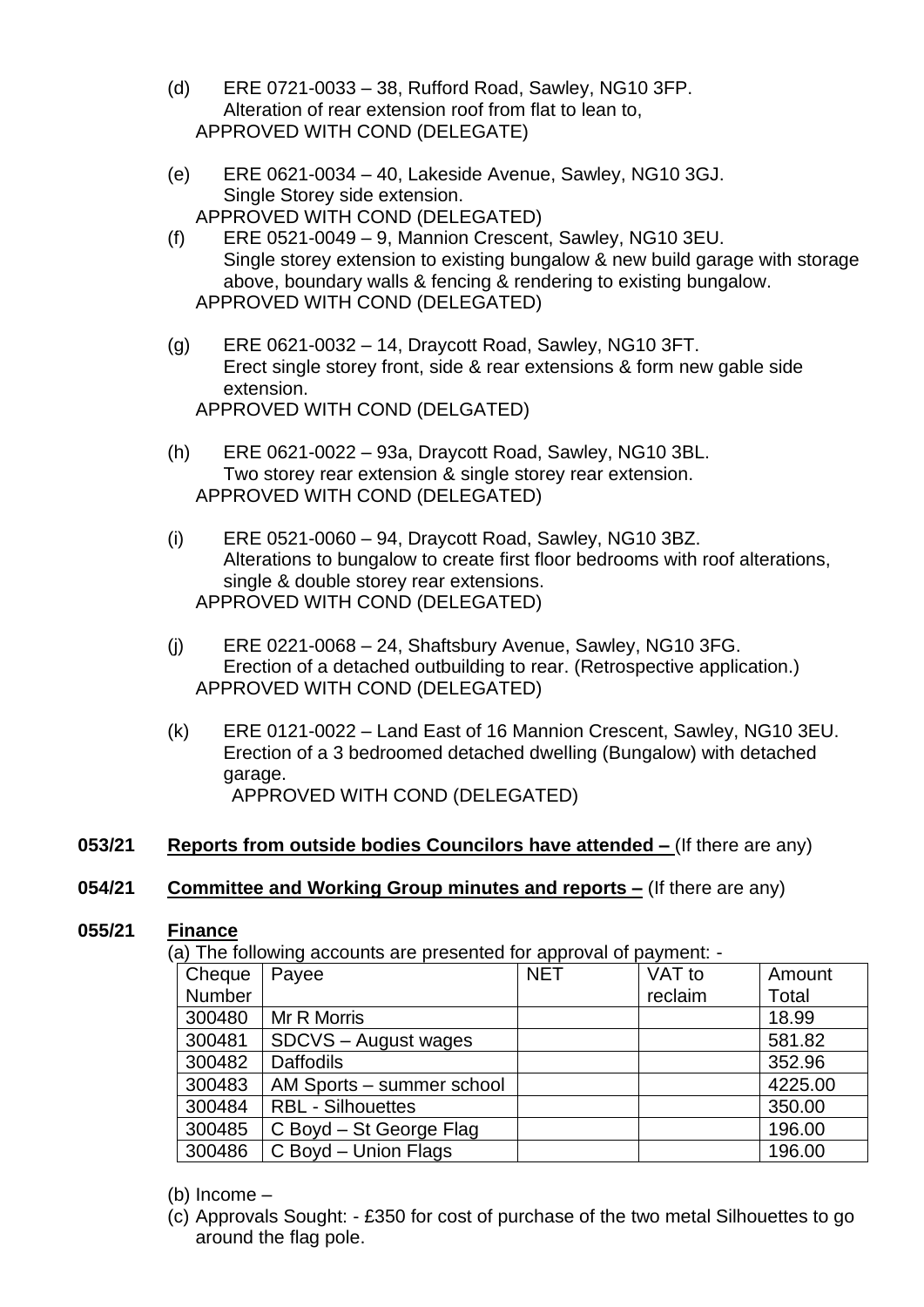# **056/21 Correspondence**

## **057/21 Date of next meeting**

The next meeting of the Parish Council will be on Tuesday 26<sup>th</sup> October 2021 at 7.00pm, Sawley Women's Institute Hall, Wilne Road, Sawley.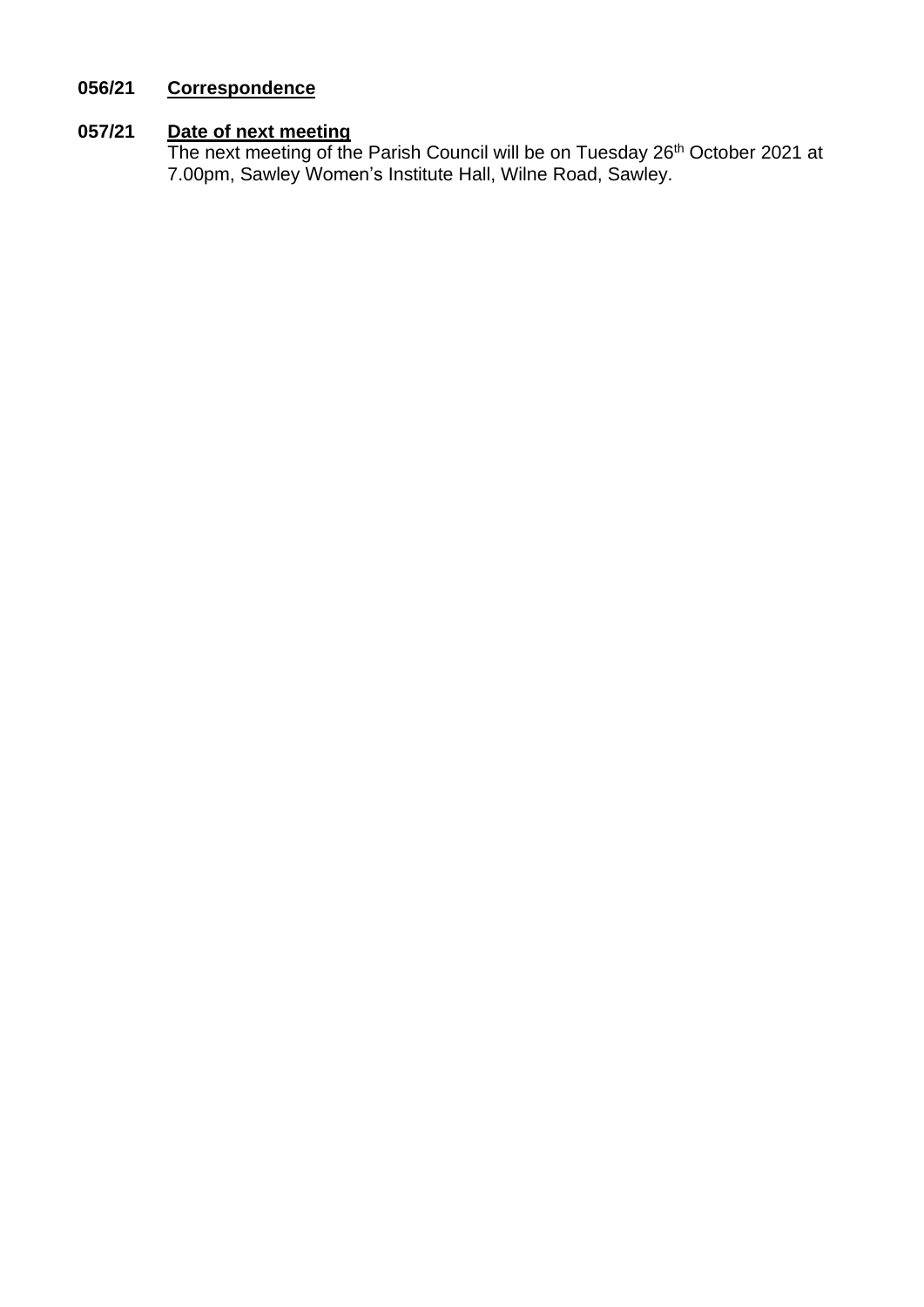See below prices from Leisure Lites for the additional Christmas Lighting decorations on Beresford Road and Sawley Community Centre and options for replacing / upgrading the current lighting stock as requested.

The prices for the new additional decorations, 10 highway trees on Beresford Rd and 4 large Leylandii trees adjacent to the Co-op, will need to include for the provision and installation of double fused isolators in the lamp columns where we will be taking the electric supplies from. The double fused isolator cost per installation is £300 and there will be two required at Beresford Rd and one for the Co-op location.

I've been through Rhys's pricing and, including the double fused isolators, prices for each location are as follows:

## **Existing Locations**

**Location B - £160** 

**Location C** - £800

**Location D** - £160 (if just floodlights changed) or £480 if the 40m of catenary lights strung between the trees is changed as well.

**Location E** - £1200 to £1500 depending on decoration design

**Location F** - £200

- **Location G** No changes required
- **Location H** £240

**Location I** - £1,600

**Location J** – No changes required

**Location K** - £1,440

**Location L** - £1,650 (Conical Christmas tree with static LED lights) or £1,900 (Conical Christmas tree with colour changing LED lights)

Total cost of all works above would be **£7,450 (min)** to **£8,320 (max)** depending on choices for Locations D, E and L

## **New Decorations in 4 Existing Leylandii Trees at Sawley Community Centre**

Provision of lighting =  $£1,250$ Provision and installation of 1 double fused isolator in lamp column for electric supply = £300 Installation of the lights each year  $=$  £450 Removal of lights each year  $= \text{\pounds}300$ 

For the first year the initial cost to provide and install / remove additional Christmas lighting in this location will be £2,300

Subsequent years will just attract the installation and removal charges.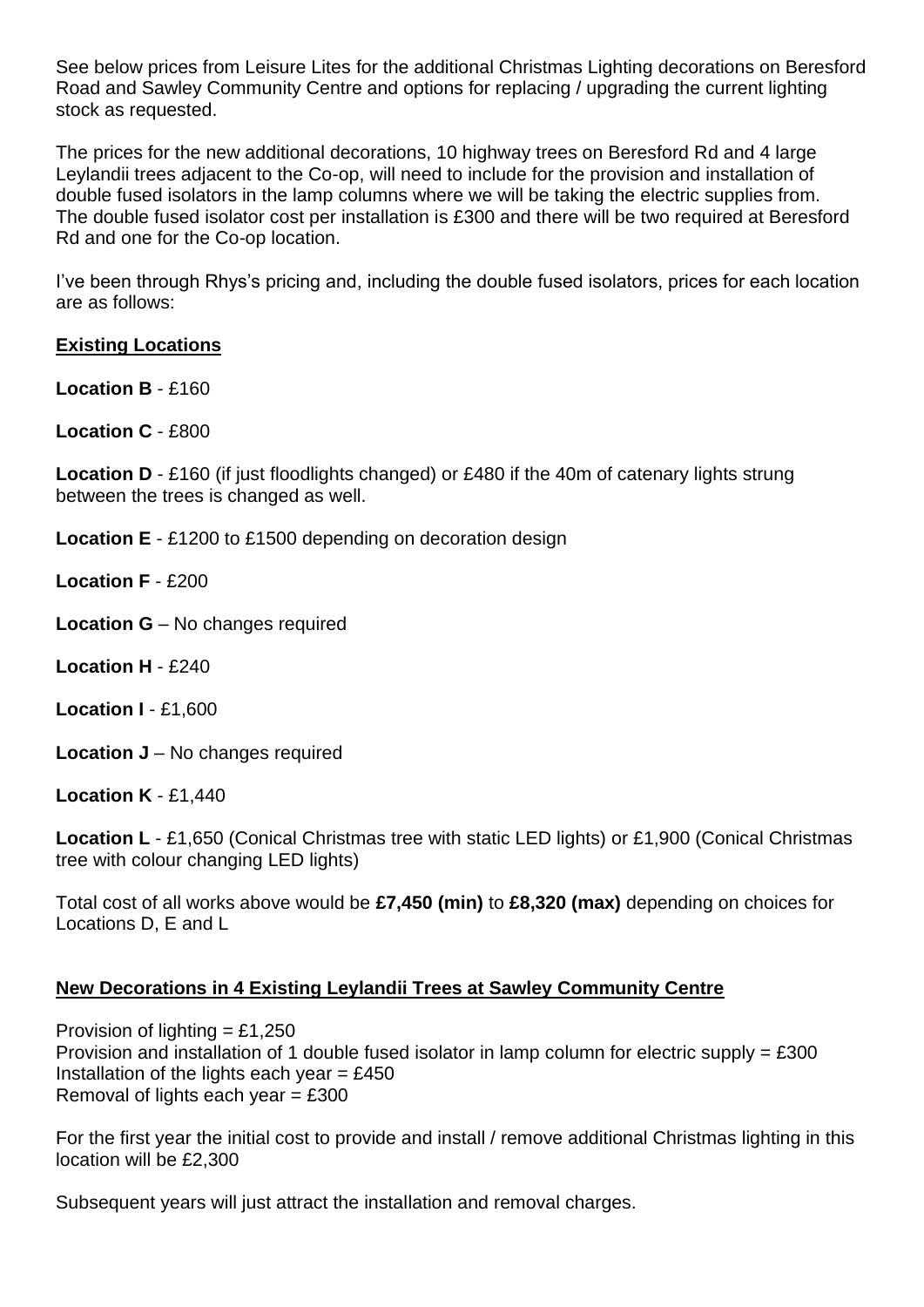# **New Decorations in 10 Existing Highway Trees on Beresford Road**

Provision of 10nr floodlights for installation in 10 existing highway trees = £845 Provision and installation of 2 double fused isolators in 2 lamp columns (one either side of street) for electric supplies  $= \text{\pounds}600$ Installation of the floodlights each year =  $£450$ Removal off floodlights each year =  $£250$ 

For the first year the initial cost to provide and install / remove additional Christmas lighting in this location will be £2,145

Again, subsequent years will just attract the installation and removal charges.

## **Location B** – (Dwg No H/1251/01)

• Currently, there are two trees adjacent to the railway bridge and one of these trees has a single 400W floodlight installed to up light the canopy of the tree.

Change this existing 400W floodlights for a 100W LED floodlight (Blue) = £80 +vat per tree  $=$  £160 +vat

## **Location C** – (Dwg No H/1251/01)

• Currently, there is 100m of 110V 1W ES LED lighting in an existing tree

• Change all of the existing 110V 1W ES LED for ES 110v Clear or coloured Turbolites (as Long Eaton town hall festoon) x 200pcs  $\omega$  £4 = £800 +vat – once this conversion is complete this will give you spare LED golf balls to use as required for all other areas.

#### **Location D** – (Dwg No H/1251/01)

• Currently, the two end trees, of the six trees fronting Monkey Park, have a 400W floodlight installed to up light the canopy of the tree (1 x "Green" and 1 x "Blue")

Also, there is 40m of festoon 1W LED Golf Ball catenary lighting strung between all six existing trees

• Change the 2 existing 400W floodlights for 2 x 100W LED floodlights (Red and Green)  $=$  £80 +vat each x 2 = £160 +vat

• Change the existing 1W LED Golf Ball lighting string for ????????????????? use spares from Location C or add Turbolites at £4 +vat each

## **Location E** – (Dwg No H/1251/02)

• Currently, there is an LED ropelight "MERRY CHRISTMAS" decoration and an LED ropelight Tree and Star decoration attached to the Co-op frontage.

This decoration was refurbished in 2016 when EBC took over the installation of Sawley Parish Councils Christmas lighting.

New LED decorations of similar size would cost =  $£1200 - £1500 + vat$  (designs TBC)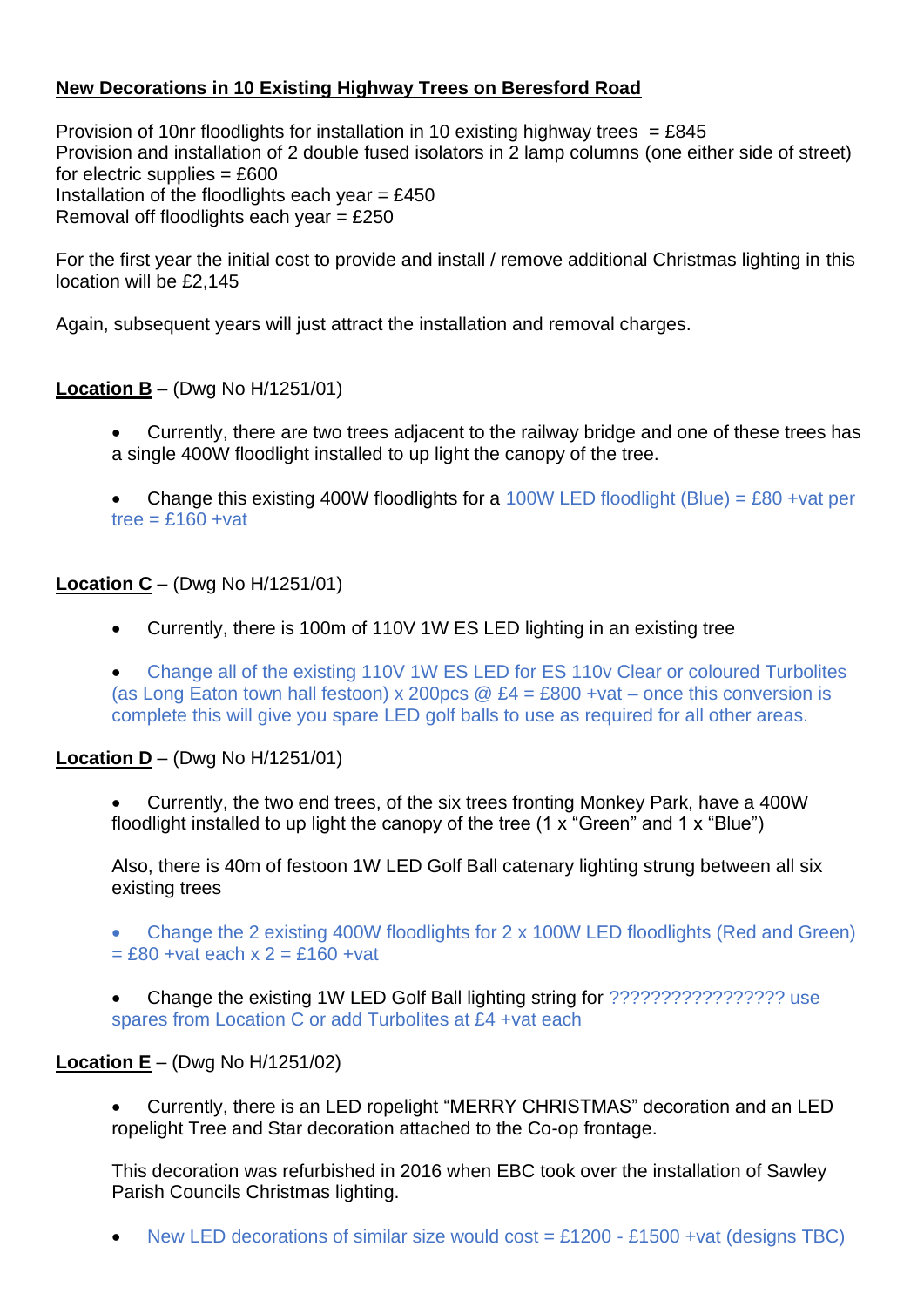## **Location F** – (Dwg No H/1251/02)

• Currently, there is 50m of 1W LED Golf Ball lights strung between 5 poles fronting Lakeside Park

• Change the existing 1W LED Golf Ball lighting string for ????????????????? keep the white golf balls and enhance with 20 x LED Turbolite Strobos to give a random flash effect  $= £10 + v$ at each  $= £200 + v$ at

**Location G** – (Dwg No H/1251/02)

- Currently, there are 24V 0.6W Led white pealites in the permanent Christmas Tree fronting Lakeside Park.
- These possibly don't need changing at present. Agreed

**Location H** – (Dwg No H/1251/03)

- Currently, there are two trees at the junction of Tamworth Rd and Charnwood Ave. One of these trees has a single 400W floodlight and the other has two 400W floodlights installed to up light the canopy of the trees.
- Change these three existing 400W floodlights for 100W LED floodlight (2 x Blue & 1 x Green) =  $£80 + vat$  each  $x = £240 + vat$

#### **Location I** – (Dwg No H/1251/04)

- Currently, the existing tree on Tamworth Rd, opposite Draycott Rd, has 400 1W multicoloured LED lights in the tree.
- Change the existing 1W LED multi-coloured lights for ????????????????? use spares from Location C or add Turbolites at £4 +vat each

#### **Location J** – (Dwg No H/1251/04)

- Currently, there are 4 existing medium size trees, at the rear of the War Memorial, with 500 white LED pealites per tree (2000 lights) These lights were new in 2016 as Site J was an additional site to previous years.
- These possibly don't need changing at present. Agreed

## **Location K** – (Dwg No H/1251/05)

- Currently, there are 4 existing trees between Wilne Rd and the White Lion pub. There are 3 x 400W floodlights in the three trees opposite the White Lion pub and 150m of 110V 1W ES LED multi-coloured lights in the tree opposite Wilne Rd.
- Change the existing 400W floodlights for 100W LED floodlights (2 x Blue & 1 x Green)  $= £80 + vat \times 3 = £240 + vat$
- Change the 110V 1W ES LED multi-coloured lights for ???????????????? use spares from Location C or add Turbolites at £4 +vat each